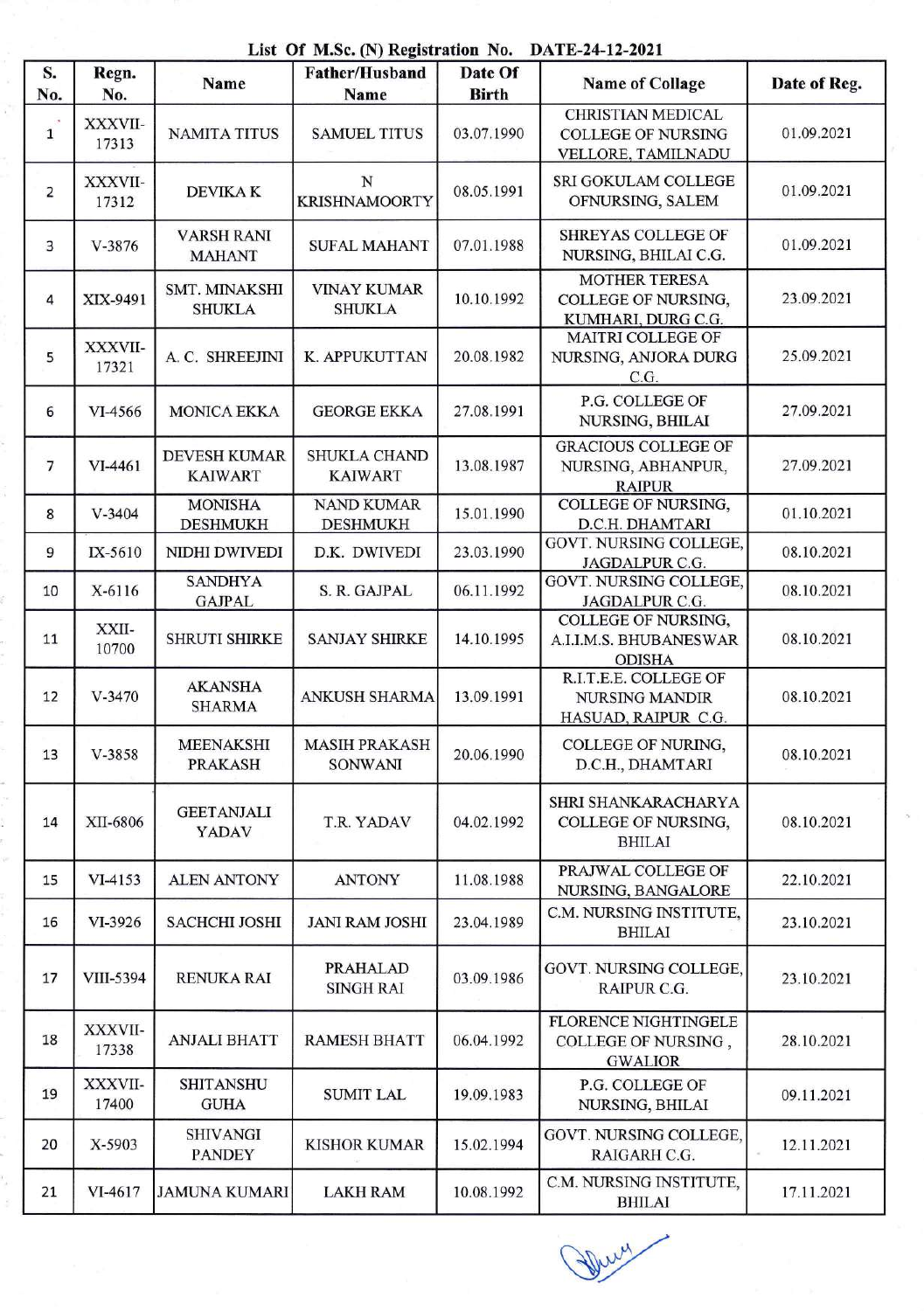| 22 | XXXVII-<br>17410 | <b>RENUKA</b><br><b>NAMPALLI</b>    | <b>SARWAIAN</b><br><b>NAMPALLI</b>    | 22.08.1993 | R.I.T.E.E. COLLEGE OF<br><b>NURSING MANDIR</b><br>HASUAD, RAIPUR C.G.       | 18.11.2021 |
|----|------------------|-------------------------------------|---------------------------------------|------------|-----------------------------------------------------------------------------|------------|
| 23 | IV-2883          | <b>SUSHOBITA</b><br><b>AWASTHI</b>  | <b>SURESH AWASTHI</b>                 | 22.12.1990 | SHRI SHANKARACHARYA<br>COLLEGE OF NURSING,<br><b>BHILAI</b>                 | 08.12.2021 |
| 24 | XV-8030          | YAMINI SAHU                         | <b>SHARAD KUMAR</b><br><b>SAHU</b>    | 14.12.1993 | <b>SHRI SATHYA SAI</b><br>SANJEEVANI INST. OF<br><b>NURSING NAYA RAIPUR</b> | 08.12.2021 |
| 25 | XIV-7824         | <b>SUREKHA SAHU</b>                 | <b>BHOLARAM SAHU</b>                  | 19.06.1995 | SHRI SATHYA SAI<br>SANJEEVANI INST. OF<br>NURSING NAYA RAIPUR               | 08.12.2021 |
| 26 | XI-6361          | <b>HIRU SAHU</b>                    | <b>VISH RAM</b>                       | 04.03.1993 | SHRI SATHYA SAI<br>SANJEEVANI INST. OF<br>NURSING NAYA RAIPUR               | 08.12.2021 |
| 27 | XIV-7835         | <b>PUSHPA</b>                       | <b>MANI RAM</b>                       | 24.08.1995 | <b>SHRI SATHYA SAI</b><br>SANJEEVANI INST. OF<br><b>NURSING NAYA RAIPUR</b> | 08.12.2021 |
| 28 | XIV-7618         | YAMINI VERMA                        | <b>CHIRANJIV</b>                      | 12.12.1993 | P.G. COLLEGE OF<br>NURSING, BHILAI                                          | 08.12.2021 |
| 29 | XIII-7267        | <b>HEM LAL</b>                      | NEPAL SINGH                           | 26.06.1994 | P.G. COLLEGE OF<br>NURSING, BHILAI                                          | 08.12.2021 |
| 30 | X-6156           | <b>SASHIREKHA</b><br><b>CHOUHAN</b> | <b>GOPAL CHOUHAN</b>                  | 08.06.1993 | P.G. COLLEGE OF<br>NURSING, BHILAI                                          | 08.12.2021 |
| 31 | XXXVIV-<br>18124 | <b>UTTAM</b><br><b>VASIHNAV</b>     | <b>LAXMAN DAS</b><br><b>VASIHNAV</b>  | 11.06.1992 | <b>S R COLLEGE OF NURSING</b><br><b>MEMO. GWALIOR</b>                       | 09.12.2021 |
| 32 | XV-7984          | <b>KALYANI</b>                      | <b>TEMAN LAL SAHU</b>                 | 11.02.1992 | P.G. COLLEGE OF<br><b>NURSING, BHILAI</b>                                   | 09.12.2021 |
| 33 | III-1233         | NITIN KUMAR<br><b>SONBER</b>        | <b>JOHN LAWCENCE</b><br><b>SONBER</b> | 04.03.1977 | P.G. COLLEGE OF<br>NURSING, BHILAI                                          | 09.12.2021 |
| 34 | IV-2533          | <b>SONAL MARTIN</b>                 | <b>SUNIL MARTIN</b>                   | 12.10.1988 | <b>GOVT. COLLEGE OF</b><br>NURSING, RAIPUR                                  | 13.12.2021 |
| 35 | $III - 1848$     | <b>SMRITI KUMAR</b>                 | <b>SURESH KUMAR</b>                   | 14.04.1989 | <b>GOVT. COLLEGE OF</b><br>NURSING, RAIPUR                                  | 13.12.2021 |
| 36 | XIII-7420        | <b>KOMESHWARI</b><br><b>SAHU</b>    | <b>ASHOK KUMAR</b><br><b>SAHU</b>     | 21.12.1994 | R.I.T.E.E. COLLEGE OF<br><b>NURSING MANDIR</b><br>HASUAD, RAIPUR C.G.       | 15.12.2021 |
| 37 | X-5994           | <b>NISHA YADAV</b>                  | <b>RAMADHIN</b><br>YADAV              | 31-10-1991 | <b>MOTHER TERESA</b><br>COLLEGE OF NURSING,<br>KUMHARI, DURG C.G.           | 17.12.2021 |
| 38 | II-1011          | ABDUL FIRNAS S.<br>.R.              | <b>SHAJAHAN S.</b>                    | 11.05.1988 | CENTRAL INDIA COLLEGE<br>OF NURSING,<br><b>RAJNANDGAON</b>                  | 17.12.2021 |
| 39 | IX-5889          | <b>NEETU SAHU</b>                   | <b>MANSIGH SAHU</b>                   | 10.06.1993 | P.G. COLLEGE OF<br>NURSING, BHILAI                                          | 17.12.2021 |
| 40 | XV-7981          | <b>APARNA</b><br><b>CHOUDHARY</b>   | <b>ARVIND</b><br><b>CHOUDHARY</b>     | 23.08.1994 | GOVT. COLLEGE OF<br>NURSING, JAGDALPUR                                      | 17.12.2021 |
| 41 | XIV-7535         | <b>NEHA VERMA</b>                   | <b>NARESH VERMA</b>                   | 21.07.1995 | R.I.T.E.E. COLLEGE OF<br><b>NURSING MANDIR</b><br>HASUAD, RAIPUR C.G.       | 17.12.2021 |

Gluy